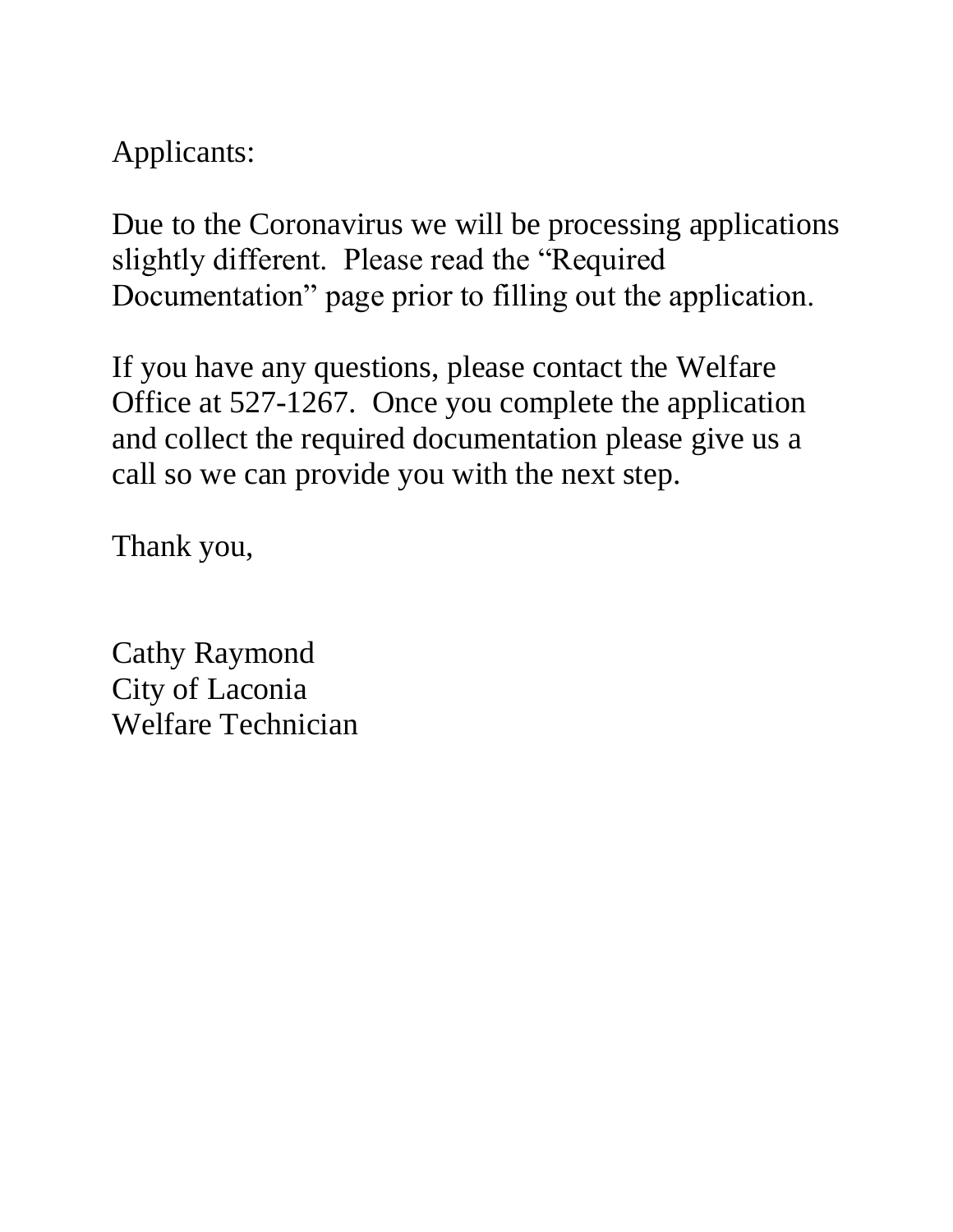## **Required Documentation**

## **You must bring all information listed below to your appointment.**

#### □ **Application –**

Must be completely filled out. If the question does not apply to you, leave blank. If you have questions about the application or documentation, please call 527-1267 prior to scheduling an appointment.

## □ **Proof of identification for all household members –**

Acceptable identification – driver's license, non-driver license, birth certificate and/or social security card for each member of the household.

#### □ **Proof of residency** –

Rental/lease agreement, rent receipts, or a statement from the person with whom you are residing.

### □ **Proof of income and benefits from any source for all household members for the past 30**

**days** – Income and benefits include: TANF/Relative pay, SNAP, child support, Social Security (SSI/SSDI/Retirement), Unemployment Compensation, Worker's Compensation, VA, tax refunds, cash gifts, inheritance monies, the past 4 weeks of current pay stubs.

If self-employed, a Profit/Loss statement is required, along with the most recent income tax return

#### □ **Proof of Expenses** –

Rent, utilities, child care, medical, support payments, food or any other receipts that were paid.

□ **Proof of all cash resources for all household members** –

Current checking and/or savings account statements from your bank or credit union, cash on hand.

#### □ **Proof of any programs you have applied to –**

APTD (state disability), TANF, SNAP, WIC Unemployment, Social Security, Medicaid/Medicare, VA benefits, Fuel Assistance, Electrical Assistance Workers' Compensation, Housing (HUD).

#### □ **Doctor's Statement required if anyone in the household is unable to work -**

The statement needs to be on the physician's letterhead, within the last 30 days and must include the nature and extent of the disability, as well as any work limitations.

#### □ **Eviction paperwork (If Any)**

#### □ **Completed Landlord Form –**

Must be completed by the landlord only.

## **(Incomplete applications and/or insufficient documentation may delay assistance)**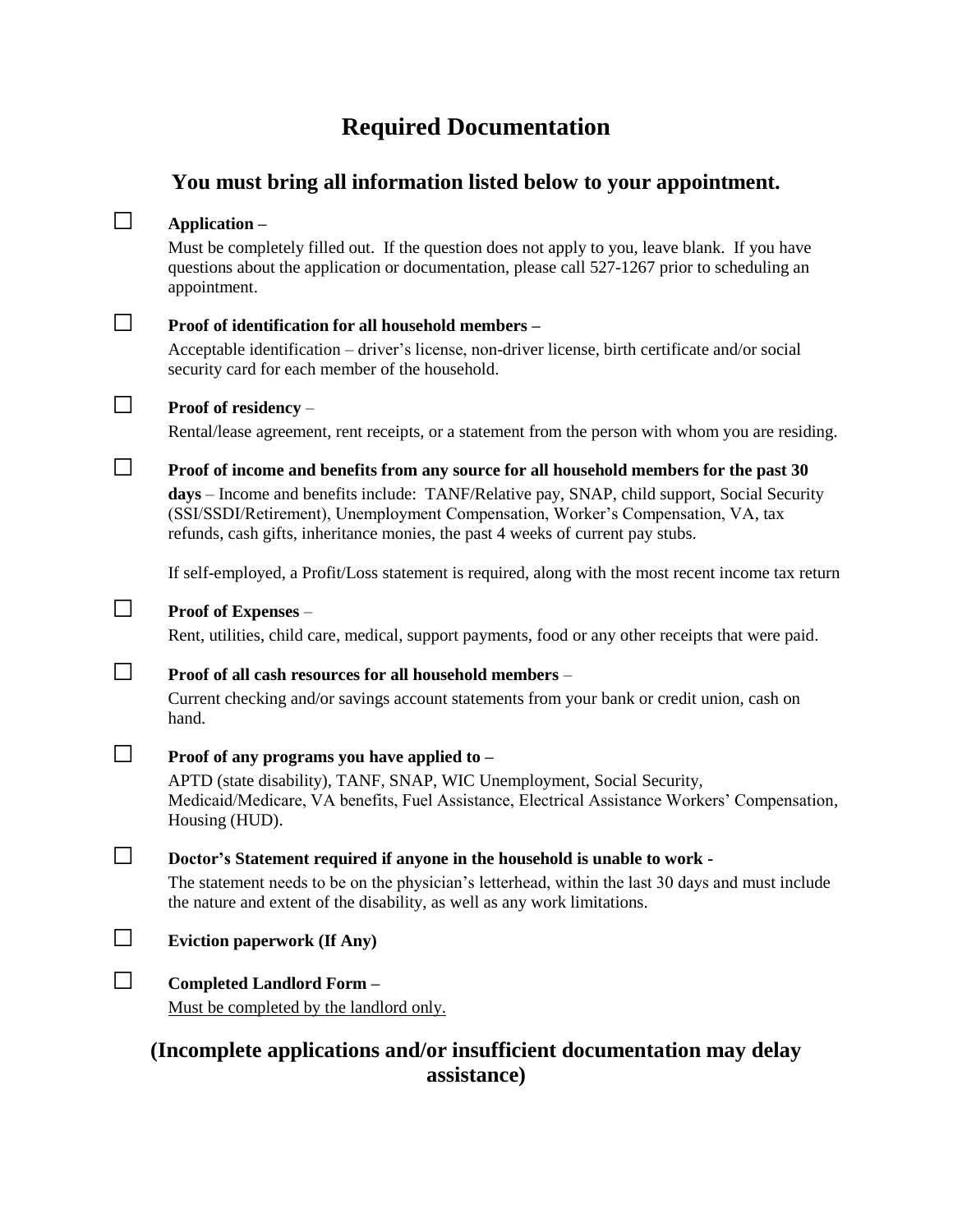

# **Application For Assistance**

| <b>General Information:</b>         |                                                                                                                                                                                                                   |               |                                                                                                                            |
|-------------------------------------|-------------------------------------------------------------------------------------------------------------------------------------------------------------------------------------------------------------------|---------------|----------------------------------------------------------------------------------------------------------------------------|
|                                     |                                                                                                                                                                                                                   |               |                                                                                                                            |
|                                     |                                                                                                                                                                                                                   |               | Yes<br>No.                                                                                                                 |
|                                     |                                                                                                                                                                                                                   |               |                                                                                                                            |
|                                     |                                                                                                                                                                                                                   |               |                                                                                                                            |
|                                     |                                                                                                                                                                                                                   |               |                                                                                                                            |
|                                     |                                                                                                                                                                                                                   |               |                                                                                                                            |
|                                     |                                                                                                                                                                                                                   |               |                                                                                                                            |
|                                     | Have you applied for local assistance before? _________ When? ___________________                                                                                                                                 |               |                                                                                                                            |
|                                     |                                                                                                                                                                                                                   |               |                                                                                                                            |
|                                     |                                                                                                                                                                                                                   |               |                                                                                                                            |
| <b>Full Name</b>                    | Relationship                                                                                                                                                                                                      | Date of Birth | List below all persons living in your household, Provide picture ID, SS Card or Birth Certificate for<br>Social Security # |
| "Everyone" living in the household. |                                                                                                                                                                                                                   |               |                                                                                                                            |
|                                     | <u> 1990 - Johann Johann Harry Harry Harry Harry Harry Harry Harry Harry Harry Harry Harry Harry Harry Harry Harry</u><br>If at your current address is less than 12 months, please list past 12 month's address: |               |                                                                                                                            |

\_\_\_\_\_\_\_\_\_\_\_\_\_\_\_\_\_\_\_\_\_\_\_\_\_\_\_\_ \_\_\_\_\_\_\_\_\_\_\_\_\_\_\_\_\_\_\_ \_\_\_\_\_\_\_\_\_ \_\_\_\_\_\_\_\_\_\_\_\_\_\_\_\_\_\_\_ \_\_\_\_\_\_\_\_\_\_\_\_\_\_\_\_\_\_\_\_\_\_\_\_\_\_\_\_ \_\_\_\_\_\_\_\_\_\_\_\_\_\_\_\_\_\_\_ \_\_\_\_\_\_\_\_\_ \_\_\_\_\_\_\_\_\_\_\_\_\_\_\_\_\_\_\_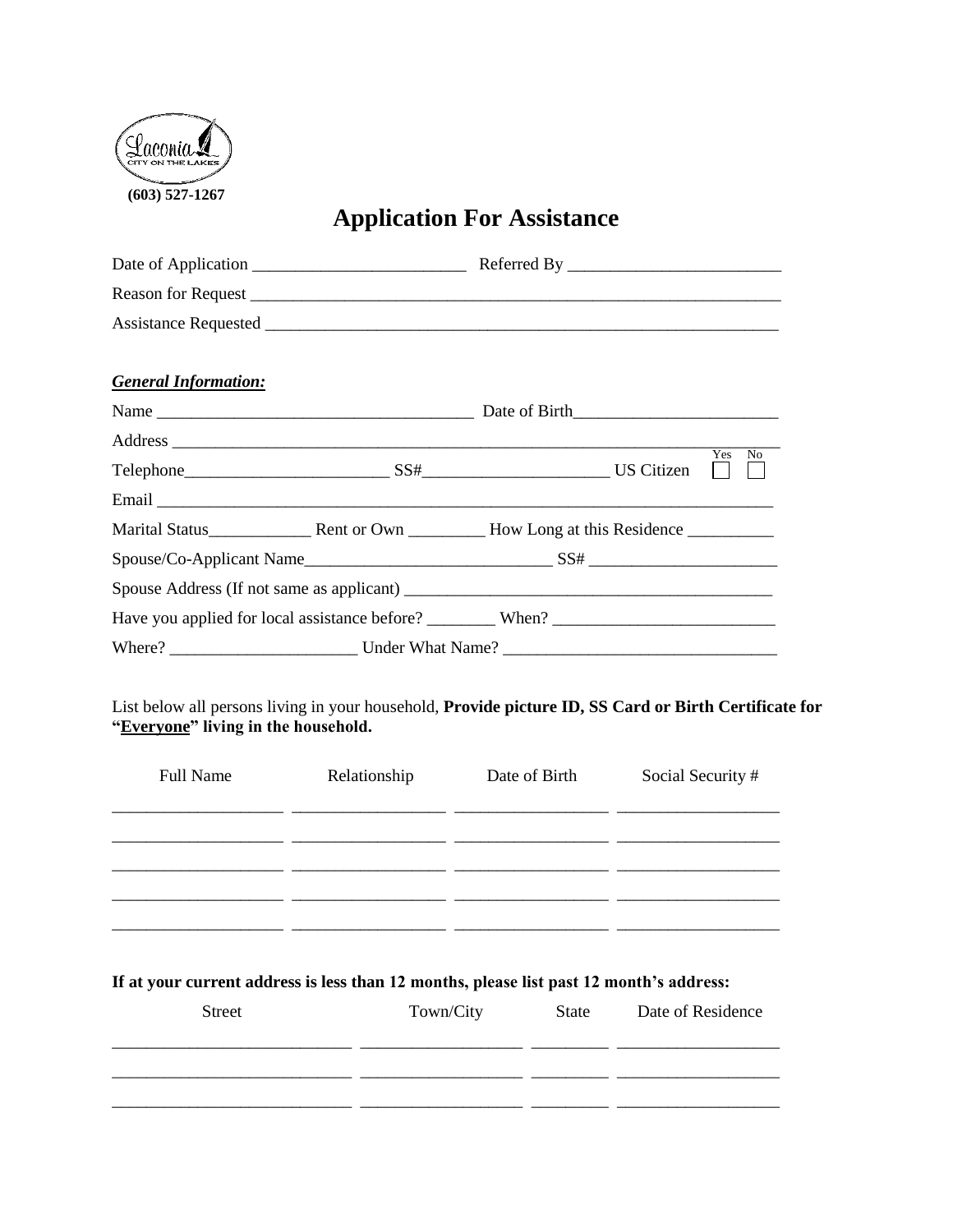| <b>Housing Information:</b>    |                                           |                         |                    |                                                                                                      |
|--------------------------------|-------------------------------------------|-------------------------|--------------------|------------------------------------------------------------------------------------------------------|
|                                |                                           |                         |                    | Rent Amount ________ per (month/week) __________ Date Last Paid _________ Date Due ________          |
|                                |                                           |                         |                    | Do you have a current: $\Box$ Demand for Rent $\Box$ Notice to Quit $\Box$ Landlord/Tenant Writ      |
|                                |                                           |                         |                    |                                                                                                      |
|                                |                                           |                         |                    | If Homeowner: Mortgage Amount __________ Date Last Paid ________Owed ___________                     |
|                                |                                           |                         |                    |                                                                                                      |
|                                | <b>Education / Training / Employment:</b> |                         |                    |                                                                                                      |
|                                | Special Training/Skills                   | <b>Military Service</b> | <b>What Branch</b> | How Long                                                                                             |
| Applicant:                     |                                           |                         |                    |                                                                                                      |
|                                |                                           |                         |                    |                                                                                                      |
| <b>Applicant Work History:</b> |                                           |                         |                    |                                                                                                      |
|                                |                                           |                         |                    | Are you employed now? _________ Employer _________________________ Position ________________________ |
|                                |                                           |                         |                    |                                                                                                      |
|                                |                                           |                         |                    | (Documentation Needed)                                                                               |
|                                |                                           |                         |                    | Date Last Worked ___________ Employer ___________________ Date/Amount Last Check ___________         |
|                                |                                           |                         |                    |                                                                                                      |
|                                |                                           |                         |                    | Current and two most recent jobs of yourself and all household members aged 18 & older               |
| <b>Name</b>                    |                                           |                         |                    | Employer Pay wk/bwk Dates of Employment Reason for Leaving                                           |
|                                |                                           |                         |                    |                                                                                                      |
|                                |                                           |                         |                    |                                                                                                      |
|                                |                                           |                         |                    |                                                                                                      |
|                                |                                           |                         |                    |                                                                                                      |
|                                |                                           |                         |                    |                                                                                                      |
|                                |                                           |                         |                    |                                                                                                      |
|                                |                                           |                         |                    |                                                                                                      |

**If unable to work please provide a Dr note which should include your current ability to work with the extent and duration of the disability.**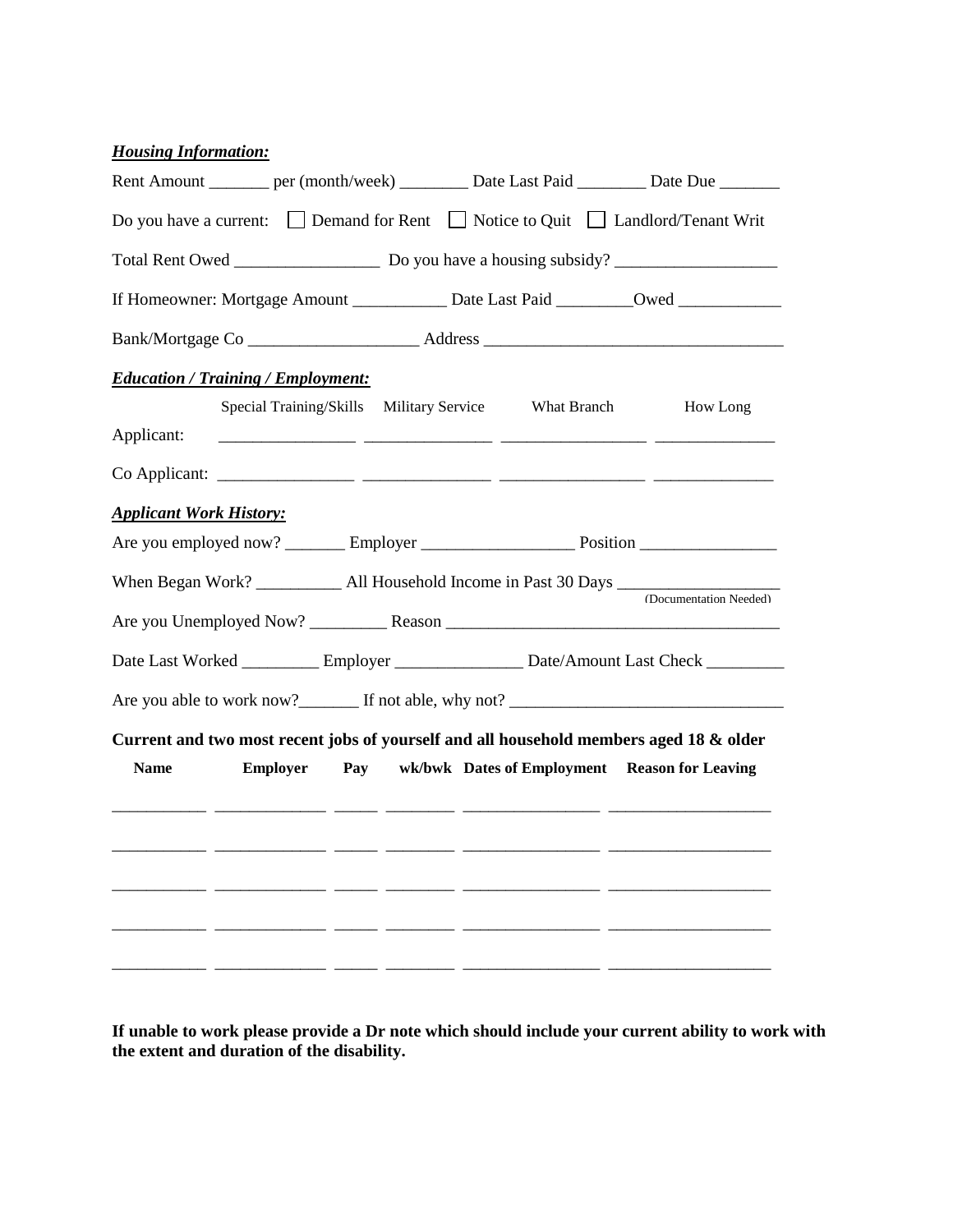### *Household Assets:*

Provide information regarding accounts held by you and all household members:

| <b>Name</b>               | <b>Bank/Credit Union</b>                                                                             | <b>Savings</b><br>Acct. $#$ | <b>Savings</b> | <b>Checking</b><br><b>Balance</b> Acct. # | <b>Checking</b><br><b>Balance</b> |
|---------------------------|------------------------------------------------------------------------------------------------------|-----------------------------|----------------|-------------------------------------------|-----------------------------------|
|                           |                                                                                                      |                             |                |                                           |                                   |
|                           |                                                                                                      |                             |                |                                           |                                   |
|                           |                                                                                                      |                             |                |                                           |                                   |
|                           |                                                                                                      |                             |                |                                           |                                   |
| statements and printouts. | Provide current value of any assets held by you and all household members including current bank     |                             |                |                                           |                                   |
|                           |                                                                                                      |                             |                |                                           |                                   |
|                           | Savings Bonds ___________ Mutual Funds ___________ Annuities __________ Stock _________              |                             |                |                                           |                                   |
|                           |                                                                                                      |                             |                |                                           |                                   |
|                           | 401K _________ Property other than primary residence _________ Location ____________________________ |                             |                |                                           |                                   |
|                           | Other Investments _______________ Motorcycles/Boats/Snowmobiles/ATV's/RV's_____________              |                             |                |                                           |                                   |
|                           |                                                                                                      |                             |                |                                           |                                   |
|                           | Claims/Settlements/Income due to you or any household member                                         |                             |                |                                           |                                   |
|                           | IRS Refund ___________ Insurance Claim ___________ Retroactive Disability Check __________           |                             |                |                                           |                                   |
|                           | Retroactive Unemployment or Worker's Compensation Check _________ Inheritance ________               |                             |                |                                           |                                   |
|                           |                                                                                                      |                             |                |                                           |                                   |
|                           | Do you or any member have a lawsuit pending? _________ Who? _____________________                    |                             |                |                                           |                                   |
|                           |                                                                                                      |                             |                |                                           |                                   |
|                           |                                                                                                      |                             |                |                                           |                                   |
|                           | Motor vehicles owned by you and all household members:                                               |                             |                |                                           |                                   |
| Owner                     | <b>Model</b><br><b>Auto Make</b>                                                                     | Year                        | <b>Value</b>   | <b>Payments</b>                           | <b>Insurance</b>                  |
|                           |                                                                                                      |                             |                |                                           |                                   |
|                           |                                                                                                      |                             |                |                                           |                                   |
|                           |                                                                                                      |                             |                |                                           |                                   |
|                           |                                                                                                      |                             |                |                                           |                                   |

*Household Income:*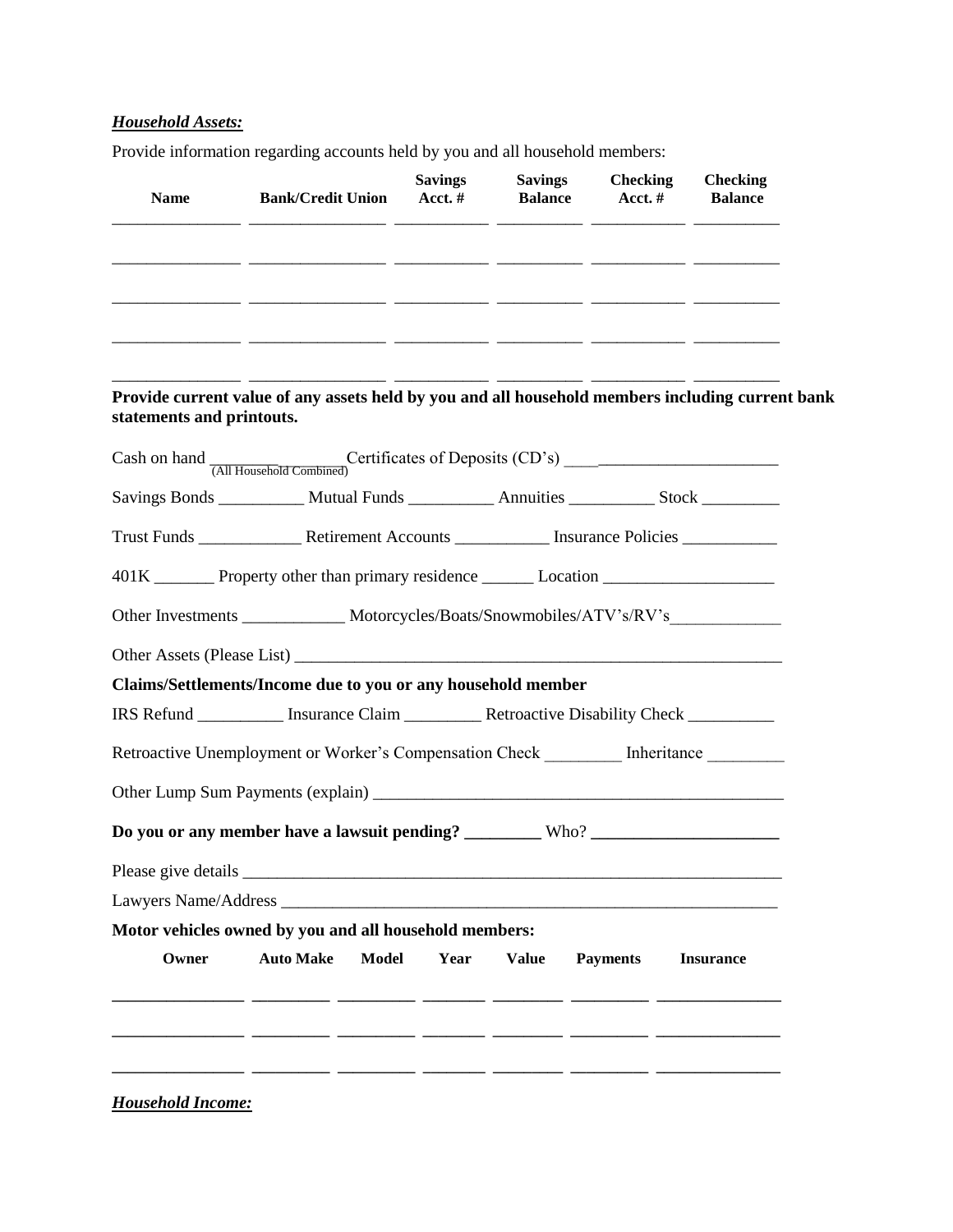Provide Documentation of any benefits or income received or applied for by you or any household member:

|                              | <b>Name</b> | <b>Date Applied</b> | Date Last<br><b>Received</b> | <b>Monthly</b><br><b>Amount</b> |
|------------------------------|-------------|---------------------|------------------------------|---------------------------------|
| ANB (Aid to the Needy Blind) |             |                     |                              |                                 |
| <b>APTD</b>                  |             |                     |                              |                                 |
| Child Support                |             |                     |                              |                                 |
| Disability (Employer)        |             |                     |                              |                                 |
| Food Stamps/SNAP             |             |                     |                              |                                 |
| <b>Fuel Assistance</b>       |             |                     |                              |                                 |
| Medicaid                     |             |                     |                              |                                 |
| Medicare                     |             |                     |                              |                                 |
| <b>Medication Connection</b> |             |                     |                              |                                 |
| NH Healthy Kids              |             |                     |                              |                                 |
| OAA (Old Age Assistance)     |             |                     |                              |                                 |
| Social Security Retirement   |             |                     |                              |                                 |
| Social Security (SSI)        |             |                     |                              |                                 |
| SSDI (SS Disability)         |             |                     |                              |                                 |
| <b>TANF</b>                  |             |                     |                              |                                 |
| Unemployment                 |             |                     |                              |                                 |
| Veteran's Pension            |             |                     |                              |                                 |
| WIC (Woman/Infant/Children)  |             |                     |                              |                                 |
| Worker's Compensation        |             |                     |                              |                                 |
| Other                        |             |                     |                              |                                 |

Provide Documentation if you or any other household member working, volunteering, and/or receiving  $\frac{1}{2}$  assistance from any other agencies.

| Name | <b>Agency Name</b> | <b>Contact Person</b> |
|------|--------------------|-----------------------|
|      |                    |                       |
|      |                    |                       |
|      |                    |                       |
|      |                    |                       |

**Household Expenses:**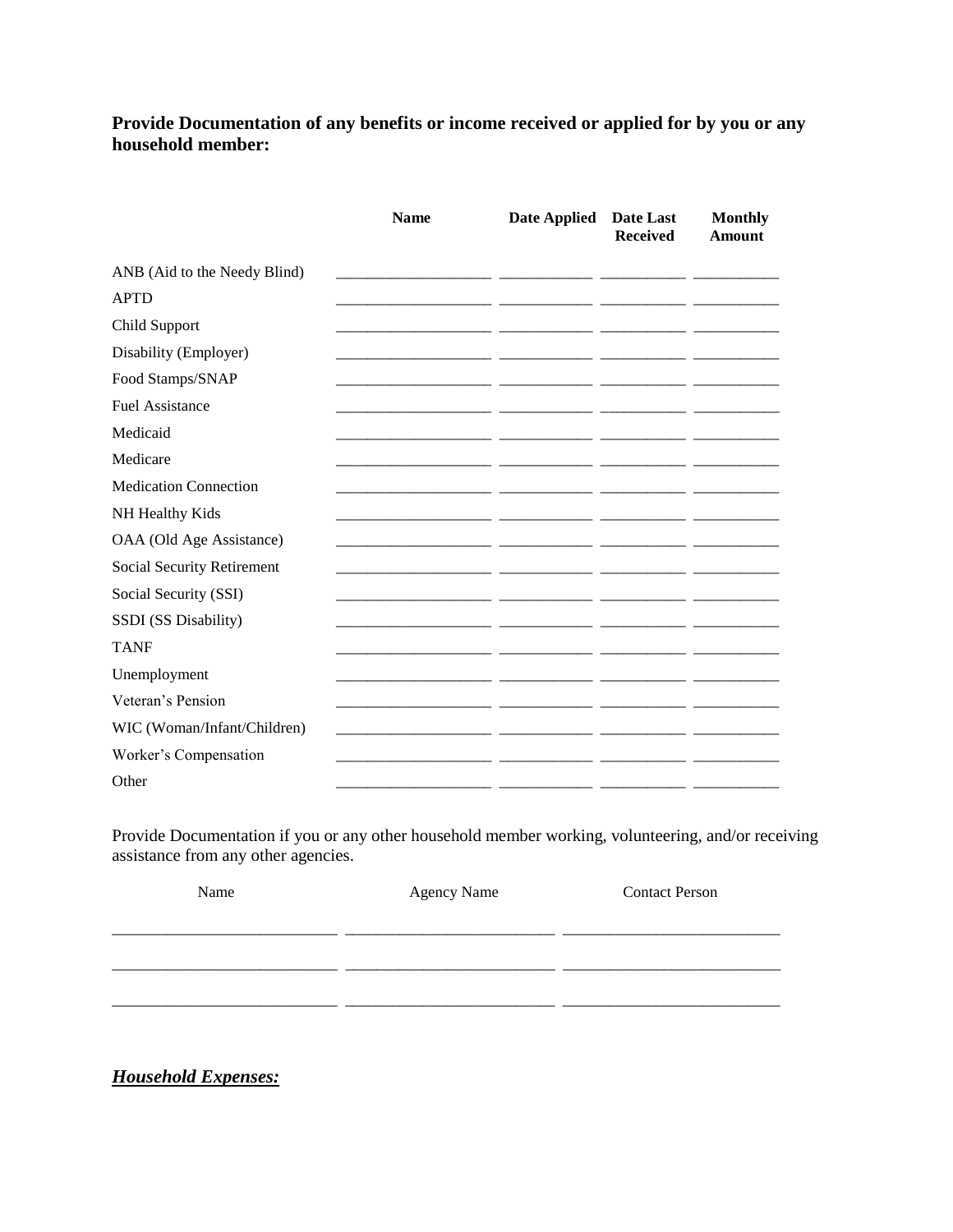List actual or estimated regular monthly expenses. (Not all expenses will be allowable to be included in your eligibility determination, but all should be listed to show your financial situation.) Bring receipts.

|                                                                          | Diapers and the property of the state of the state of the state of the state of the state of the state of the state of the state of the state of the state of the state of the state of the state of the state of the state of |                                                                                                                                                                                                                                                                                                                                                                                                                                                                       |
|--------------------------------------------------------------------------|--------------------------------------------------------------------------------------------------------------------------------------------------------------------------------------------------------------------------------|-----------------------------------------------------------------------------------------------------------------------------------------------------------------------------------------------------------------------------------------------------------------------------------------------------------------------------------------------------------------------------------------------------------------------------------------------------------------------|
|                                                                          |                                                                                                                                                                                                                                |                                                                                                                                                                                                                                                                                                                                                                                                                                                                       |
| Cable/Internet _________________                                         | $\boxed{\text{Food}}\ \_\_\_$                                                                                                                                                                                                  |                                                                                                                                                                                                                                                                                                                                                                                                                                                                       |
| Child Support Paid                                                       |                                                                                                                                                                                                                                | Rent-to-Own                                                                                                                                                                                                                                                                                                                                                                                                                                                           |
| Car Gasoline                                                             |                                                                                                                                                                                                                                | School Loan                                                                                                                                                                                                                                                                                                                                                                                                                                                           |
|                                                                          |                                                                                                                                                                                                                                |                                                                                                                                                                                                                                                                                                                                                                                                                                                                       |
|                                                                          | Health Insurance                                                                                                                                                                                                               |                                                                                                                                                                                                                                                                                                                                                                                                                                                                       |
|                                                                          |                                                                                                                                                                                                                                |                                                                                                                                                                                                                                                                                                                                                                                                                                                                       |
|                                                                          |                                                                                                                                                                                                                                |                                                                                                                                                                                                                                                                                                                                                                                                                                                                       |
|                                                                          |                                                                                                                                                                                                                                |                                                                                                                                                                                                                                                                                                                                                                                                                                                                       |
| List unplanned, emergency or irregular expenses during the last 30 days: |                                                                                                                                                                                                                                |                                                                                                                                                                                                                                                                                                                                                                                                                                                                       |
| Car Inspection                                                           | Driver's License                                                                                                                                                                                                               |                                                                                                                                                                                                                                                                                                                                                                                                                                                                       |
| Car Registration ______________                                          | Fines/Court Payments _________                                                                                                                                                                                                 | Sewer/Water                                                                                                                                                                                                                                                                                                                                                                                                                                                           |
|                                                                          |                                                                                                                                                                                                                                |                                                                                                                                                                                                                                                                                                                                                                                                                                                                       |
|                                                                          |                                                                                                                                                                                                                                |                                                                                                                                                                                                                                                                                                                                                                                                                                                                       |
| <b>Criminal Information</b>                                              |                                                                                                                                                                                                                                |                                                                                                                                                                                                                                                                                                                                                                                                                                                                       |
| annulled?                                                                |                                                                                                                                                                                                                                | Have you or any member of your household ever been convicted of a felony which has not been                                                                                                                                                                                                                                                                                                                                                                           |
|                                                                          |                                                                                                                                                                                                                                | $(Yes/No)$ If yes, who?                                                                                                                                                                                                                                                                                                                                                                                                                                               |
|                                                                          |                                                                                                                                                                                                                                | Town/City & State of conviction Details on conviction                                                                                                                                                                                                                                                                                                                                                                                                                 |
|                                                                          |                                                                                                                                                                                                                                | Are you or any member of your household presently on parole or probation? (Yes/No) ________________                                                                                                                                                                                                                                                                                                                                                                   |
|                                                                          |                                                                                                                                                                                                                                |                                                                                                                                                                                                                                                                                                                                                                                                                                                                       |
|                                                                          |                                                                                                                                                                                                                                |                                                                                                                                                                                                                                                                                                                                                                                                                                                                       |
| <b>Liability For Support Information</b>                                 |                                                                                                                                                                                                                                |                                                                                                                                                                                                                                                                                                                                                                                                                                                                       |
|                                                                          |                                                                                                                                                                                                                                | RSA 165:19 Liability for Support – The relations of any poor person in the line of father, mother, stepfather,<br>stepmother, son, daughter, husband, or wife shall assist or maintain such person when in need of reliefShould a<br>relation refuse to render such aid when requested to do so by a county commissioner, selectman, or overseer of<br>public welfare, such person or persons shall upon complaint of one of these officials be summoned to appear in |

Please provide following details:

court. \_\_\_\_\_\_\_\_\_\_\_\_\_\_\_\_\_\_\_\_\_\_\_\_\_\_\_ (applicant's intials and date)

| Your Father         | Phone: |
|---------------------|--------|
|                     |        |
| Your Mother         | Phone: |
| Co-Applicant Father | Phone: |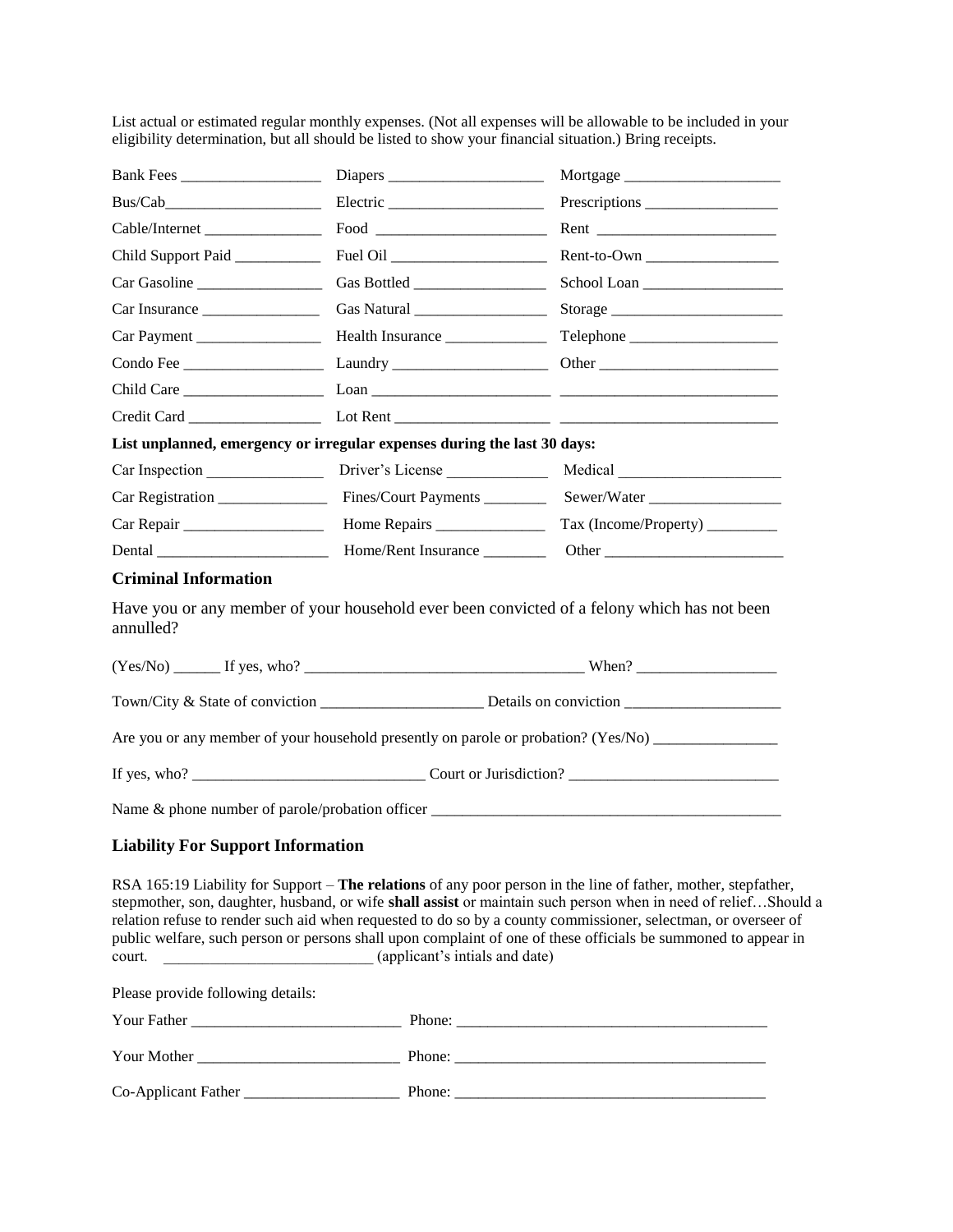| Co-Applicant Mother                       | Phone: |
|-------------------------------------------|--------|
| You or your co-applicant's adult children |        |
|                                           |        |

#### *Certification and Signatures:*

I understand that if I receive assistance from the municipality I may be required to participate in the welfare work ("workfare") program. RSA 165:31.

I understand that I may be required to repay any assistance provided, after deduction of the value of workfare hours I have completed, if I am returned to an income status which enables me to reimburse without financial hardship. RSA 165:20-b.

I understand that if I am assisted the municipality may place a lien against any real property which I own RSA 165:128-a.

I hereby certify that if I have a lawsuit, worker's compensation claim, or aid from any other social service agency now pending, I have listed these in this application. I further agree to notify the Welfare Official immediately upon receipt of any money from or upon the settlement of such claim. I understand that if I am assisted the municipality may place a lien against any property settlement or civil judgment for personal injuries (except any worker's compensation settlement) which I receive within six years of receiving municipal assistance. RSA 165:25-a.

I hereby certify that the information I have provided on this application is complete to the best of my knowledge and belief and provides a true summary of my income, assets and needs. I understand I may be required to provide documents and/or other forms of information I will provide in response to questions asked by the Welfare Official is true and complete to the best of my knowledge and belief. I understand that if I knowingly give false information or withhold information related to my receipt of assistance, now or in the future, I may be prosecuted for the crime of Unsworn Falsification. RSA 165:3.

I understand that if I obtain a job after I am assisted by the municipality, and I later quit the job without good cause, I may be ineligible for local assistance from the municipality and any other New Hampshire municipality for a period of up to ninety days. RSA 165:1-d.

I understand that if I am a recipient of Temporary Assistance for Needy Families (TANF) cash benefits and I fail to comply with TANF regulations, leading to a sanction and loss of income, the municipality may, under certain circumstances, disregard this decrease in my income. RSA 165:1-e.

I understand that an investigation will be conducted in order to verify facts and statements presented by the applicant and that this investigation may take place prior, during, and subsequent to the applicant's receipt of welfare assistance.

\_\_\_\_\_\_\_\_\_\_\_\_\_\_\_\_\_\_\_\_\_\_\_\_\_\_\_\_\_\_\_\_\_\_\_\_\_\_\_\_\_\_\_\_\_\_\_\_\_\_\_\_\_ \_\_\_\_\_\_\_\_\_\_\_\_\_\_\_\_\_\_\_\_\_

Applicant or Person Completing Form Signature Date

Spouse or Co-Applicant Signature Date

Welfare Official Date **Date** Date **Date** Date **Date** 



\_\_\_\_\_\_\_\_\_\_\_\_\_\_\_\_\_\_\_\_\_\_\_\_\_\_\_\_\_\_\_\_\_\_\_\_\_\_\_\_\_\_\_\_\_\_\_\_\_\_\_\_\_ \_\_\_\_\_\_\_\_\_\_\_\_\_\_\_\_\_\_\_\_\_

\_\_\_\_\_\_\_\_\_\_\_\_\_\_\_\_\_\_\_\_\_\_\_\_\_\_\_\_\_\_\_\_\_\_\_\_\_\_\_\_\_\_\_\_\_\_\_\_\_\_\_\_\_ \_\_\_\_\_\_\_\_\_\_\_\_\_\_\_\_\_\_\_\_\_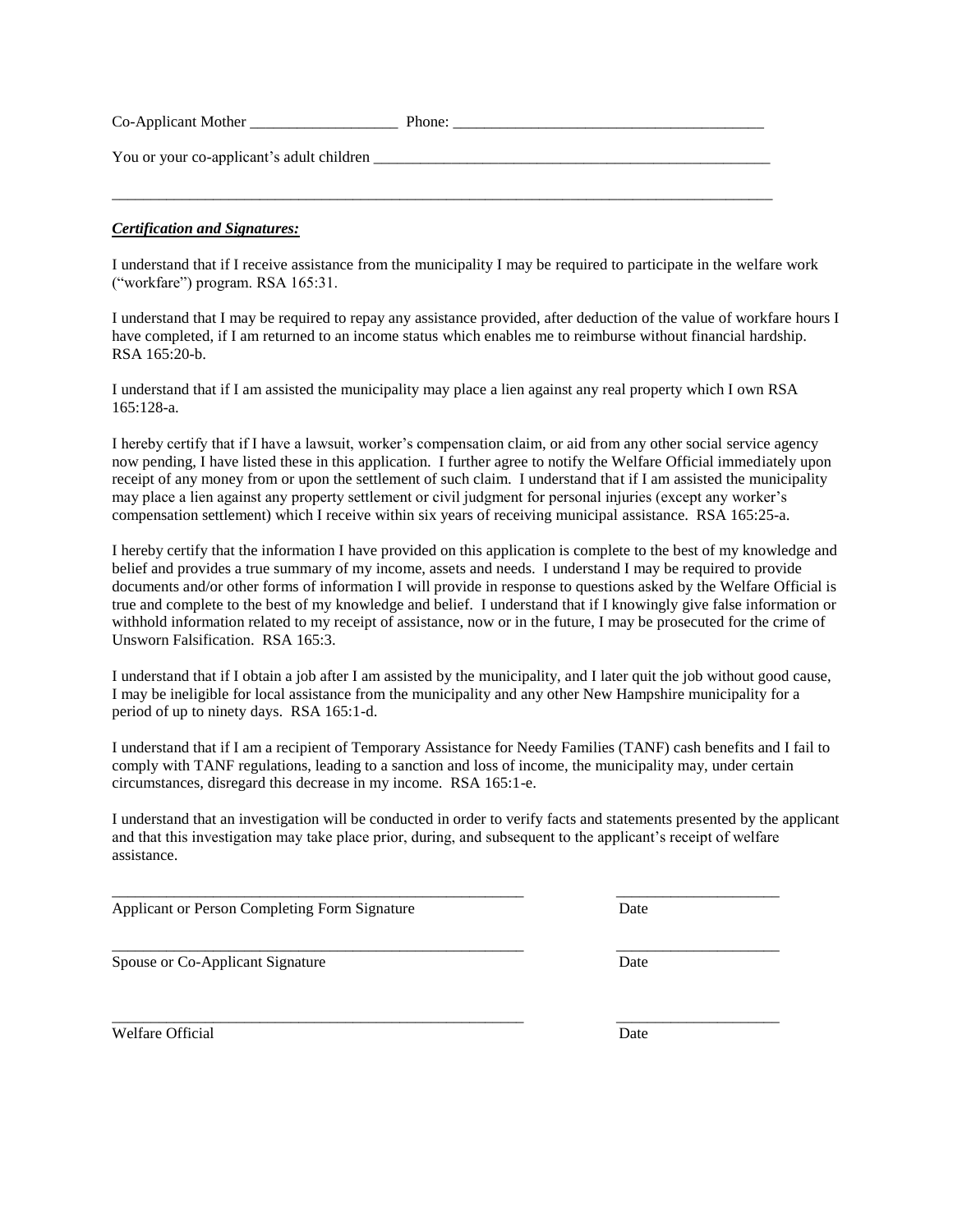## **AUTHORIZATION FOR THE RELEASE OF INFORMATION – DHHS**

|                   |                 |           | the undersigned, understand that from time to time, the local welfare |  |  |  |
|-------------------|-----------------|-----------|-----------------------------------------------------------------------|--|--|--|
|                   | Print Your Name |           |                                                                       |  |  |  |
| Administrator for |                 |           | may require certain information about assistance I am applying        |  |  |  |
|                   |                 | Town/City |                                                                       |  |  |  |

for or receiving from the New Hampshire Department of Health and Human Services, Division of Family Assistance (DFA). When information cannot be provided by me personally, I hereby authorize DFA to release the following information to the local welfare administrator for the specific purposes outlined below.

| Type of Information                                                                                                                                                                                                                                      | Purpose for Requesting this Information                                                                                                                                                                     |
|----------------------------------------------------------------------------------------------------------------------------------------------------------------------------------------------------------------------------------------------------------|-------------------------------------------------------------------------------------------------------------------------------------------------------------------------------------------------------------|
| Date of DFA applications(s), type(s) of<br>assistance applied for, date of eligibility<br>determination, expected date of benefit<br>insurance, amount of cash grant (if applicable)<br>and/or the reason my case closed or my<br>application was denied | Basic administration of my local welfare assistance case including<br>verification of information provided by me for determining<br>eligibility for local welfare assistance                                |
| Date my Medicaid case opened and my<br>Medicaid Identification Number(s)                                                                                                                                                                                 | Processing of Medicaid reimbursements if/when, during the time my<br>Medicaid application was pending, the local welfare administrator<br>makes an expenditure on my behalf for an item covered by Medicaid |
| Date of any sanction of my cash assistance<br>grant                                                                                                                                                                                                      | Determining countable household income also called "deeming"                                                                                                                                                |
| Reason for any sanction of my cash assistance<br>grant                                                                                                                                                                                                   | Helping me to remove the sanction                                                                                                                                                                           |

**I understand that** I have the option to provide any or all of the requested information myself.

**I understand that** any use of the above information inconsistent with these purposes is forbidden.

\_\_\_\_\_\_\_\_\_\_\_\_\_\_\_\_\_\_\_\_\_\_\_\_\_\_\_\_\_\_\_\_\_\_\_\_\_\_\_\_\_ \_\_\_\_\_\_\_\_\_\_\_\_\_\_\_\_\_\_\_\_\_\_\_\_\_

**I understand that** the local welfare administrator may not release information provided under this authorization to any other person without my written permission.

#### **This authorization shall expire 180 days from the date it is signed.**

Signature Date

If the signature is not that of the person to whom the requested information pertains, the relationship of the signer to that person must be indicated, the signature must be witnessed, and verification that the signer has the authority to represent the person in these matters with DFA must be provided upon DFA request.

\_\_\_\_\_\_\_\_\_\_\_\_\_\_\_\_\_\_\_\_\_\_\_\_\_\_ \_\_\_\_\_\_\_\_\_\_\_\_\_\_\_\_\_\_\_\_\_\_\_\_\_\_\_\_\_\_ \_\_\_\_\_\_\_\_\_\_\_\_\_\_\_\_\_\_\_\_\_\_\_\_

Relationship to You **Witness** Date **Development COVID-**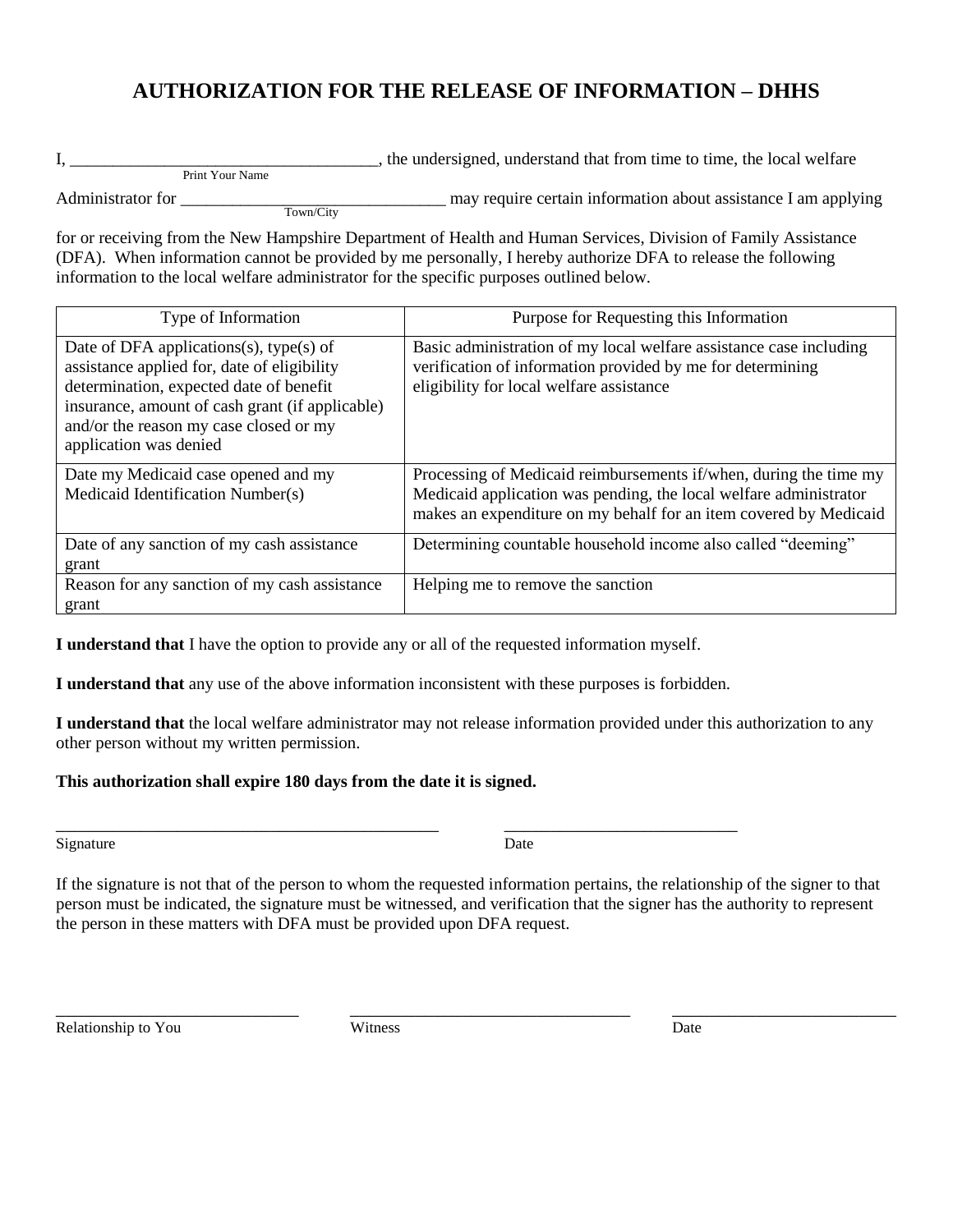## **Authorization for Release of Information**

I, \_\_\_\_\_\_\_\_\_\_\_\_\_\_\_\_\_\_\_\_\_\_\_\_\_\_\_\_\_\_\_ of the CITY OF LACONIA in the COUNTY OF BELKNAP, being an applicant for assistance, do hereby authorize and request any relative, physician, lawyer, banker, employer, insurance company, fraternal order, or any other person or organization having information concerning my circumstances to furnish such information to the Welfare Director. I also, authorized the Laconia Welfare Department to release information to other welfare and social service agencies involved in servicing my case.

I authorize the following individual to represent me in processing this application.

| My representative contact information |      |                                                        |  |  |  |
|---------------------------------------|------|--------------------------------------------------------|--|--|--|
|                                       |      |                                                        |  |  |  |
|                                       |      |                                                        |  |  |  |
|                                       |      |                                                        |  |  |  |
| <b>Applicant Signature</b>            | Date | Signature of Person Completing App<br>If Not Applicant |  |  |  |
| Co-Applicant Signature                | Date | Relationship                                           |  |  |  |